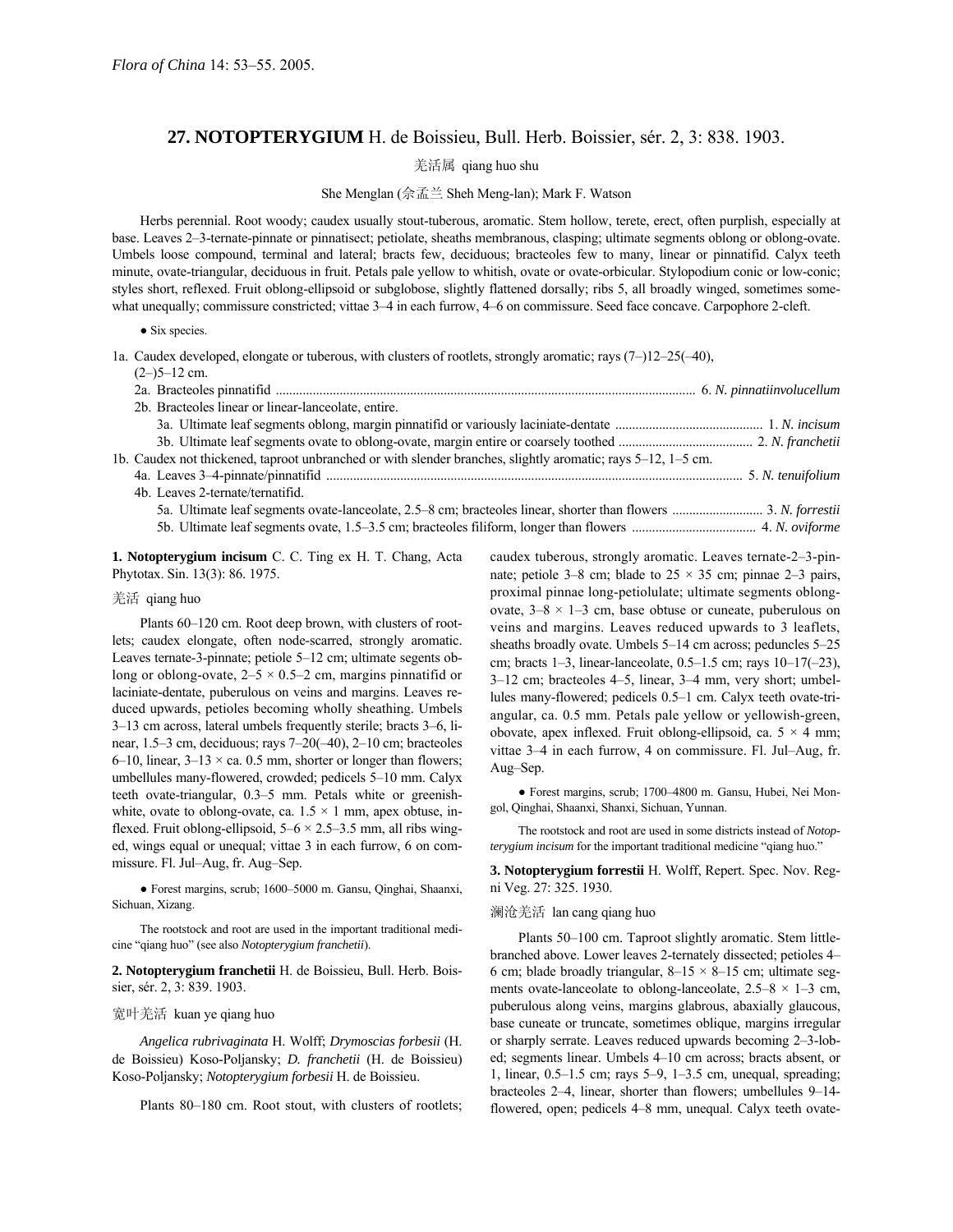lanceolate, 0.3–0.6 mm. Fruit subglobose, ca.  $3-3.5 \times 2.5-3$ mm; all ribs broadly winged; vittae  $2(-3)$  in each furrow, 2 on commissure. Fl. Jul-Aug, fr. Sep-Oct.

• Forest margins, mountain slopes, gravelly river banks; 2000– 3000 m. SW Sichuan (Muli), NW Yunnan.

**4. Notopterygium oviforme** R. H. Shan, Sinensia 14: 112. 1943.

# 卵叶羌活 luan ye qiang huo

*Notopterygium forbesii* H. de Boissieu var. *oviforme* (R. H. Shan) H. T. Chang.

Plants to 40–60 cm. Rootstock slightly aromatic. Basal leaves few, petioles ca. equal to blades; blade broadly ovate, 2 ternately dissected,  $5-9 \times 3-5$  cm; ultimate segments ovate or elliptic,  $1.5-3.5 \times 0.6-3$  cm, central segments obovate, base cuneate, lateral segments ovate or elliptic, base truncate, margins serrulate, apex obtuse. Stem leaves usually single, petiole wholly sheathing; blade divisions linear. Umbels  $3-5$  cm across; bracts  $2-3$ , linear,  $2-5$  mm, or absent; rays  $5-9$ ,  $1-4.5$ cm, very unequal; bracteoles  $2-4$ , ca.  $3 \times 0.2$  mm, filiform, longer than or equaling flowers,  $5-8 \times ca$ . 0.5 mm in fruit; umbellules  $6-12$ -flowered; pedicels short,  $2-3$  mm, unequal. Fruit globose,  $4-5 \times 2-3$  mm; all ribs broadly winged, wings subequal; vittae  $2-3$  in each furrow,  $4-6$  on commissure. Fl. Jul–Aug, fr. Sep–Oct.

• Forest margins, mountain slopes; 1800-2700 m. Chongqing (Nanchuan), S Shaanxi (Shanyang, Taibai Shan, Zhenba), SC Sichuan (Emei Shan).

This poorly known taxon is recorded only from a few collections.

**5. Notopterygium tenuifolium** M. L. Sheh & F. T. Pu, Acta Phytotax. Sin. 38: 435. 2000.

#### 细叶羌活 xi ye qiang huo

Plants 40-70 cm, glabrous throughout. Root long-conic, chocolate-brown, slightly aromatic; caudex ca. 1 cm, clothed with few remnant sheaths. Basal leaves several, petioles 16-19 cm, sheaths narrowly lanceolate; blade broad-ovate,  $13-16 \times 8$ 12 cm, 3–4-pinnate/pinnatifid; pinnae 6–8 pairs, pinnules  $4-5$ pairs; ultimate segments obovate to linear,  $2-5 \times 1.5-4$  mm, 2-3-parted or entire, margin narrowly reflexed, apex apiculate, usually gray-green, thick, papery. Stem leaves  $1-2$ , reduced and less divided, petioles wholly sheathing, sheaths oval-lanceolate. Umbels 5–6 cm across; bracts 1–4, linear-lanceolate,  $3-7 \times$ 0.5 $-1$  mm, unequal, apex caudate; rays 8 $-12$ , 2 $-5$  cm, unequal; bracteoles 6–8, linear-lanceolate, ca.  $3 \times 1$  mm, apex caudate; umbellules  $6-15$ -flowered; pedicels  $0.5-1$  mm, ca. 2 mm in fruit. Fruit ellipsoid-oblong, ca.  $4 \times 2.5$  mm; ribs all broadly winged; vittae 2 in each furrow, 5–6 on commissure. Fl. Jul– Aug, fr. Sep.

● High-altitude alpine meadows in valleys; ca. 4300 m. W Sichuan (Litang, Yajiang).

**6. Notopterygium pinnatiinvolucellum** F.T. Pu&Y. P. Wang, J. Sichuan Univ., Nat. Sci. Ed. 31: 386. 1994.

### 羽苞羌活 yu bao qiang huo

Plants  $1-1.5$  m high. Rootstock stout, elongate, strongly aromatic. Stem finely striped, glabrous, little-branched above. Basal leaves petiolate, petioles  $1-2$  cm, sheaths oblong, large, 2-5 cm across; blade ternate-3-pinnate/pinnatifid; ultimate segments lanceolate,  $3-7 \times 0.5-1$  cm, margins incised dentate or pinnatisect. Leaves reduced upwards, less divided, petioles becoming wholly sheathing. Umbels 6–9 cm across, lateral umbels usually sterile; bracts few, linear, caducous; rays 14-24, 7-10 cm; bracteoles  $7-12$ , oblanceolate, 15 $-25$  cm, much longer than the umbellules in fruit, pinnate, rarely entire; pedicels ca. 0.3 mm. Fruit oblong-ovoid,  $4-5 \times 3-4$  mm; ribs broadly winged, sometimes wings unequal; vittae  $1-3$  in each furrow,  $2-4$  on commissure. Fl. & Fr. Jul–Nov.

● Among shrubs in grassland at coniferous forest margins; ca. 3400 m. W Sichuan (Xiaojin).